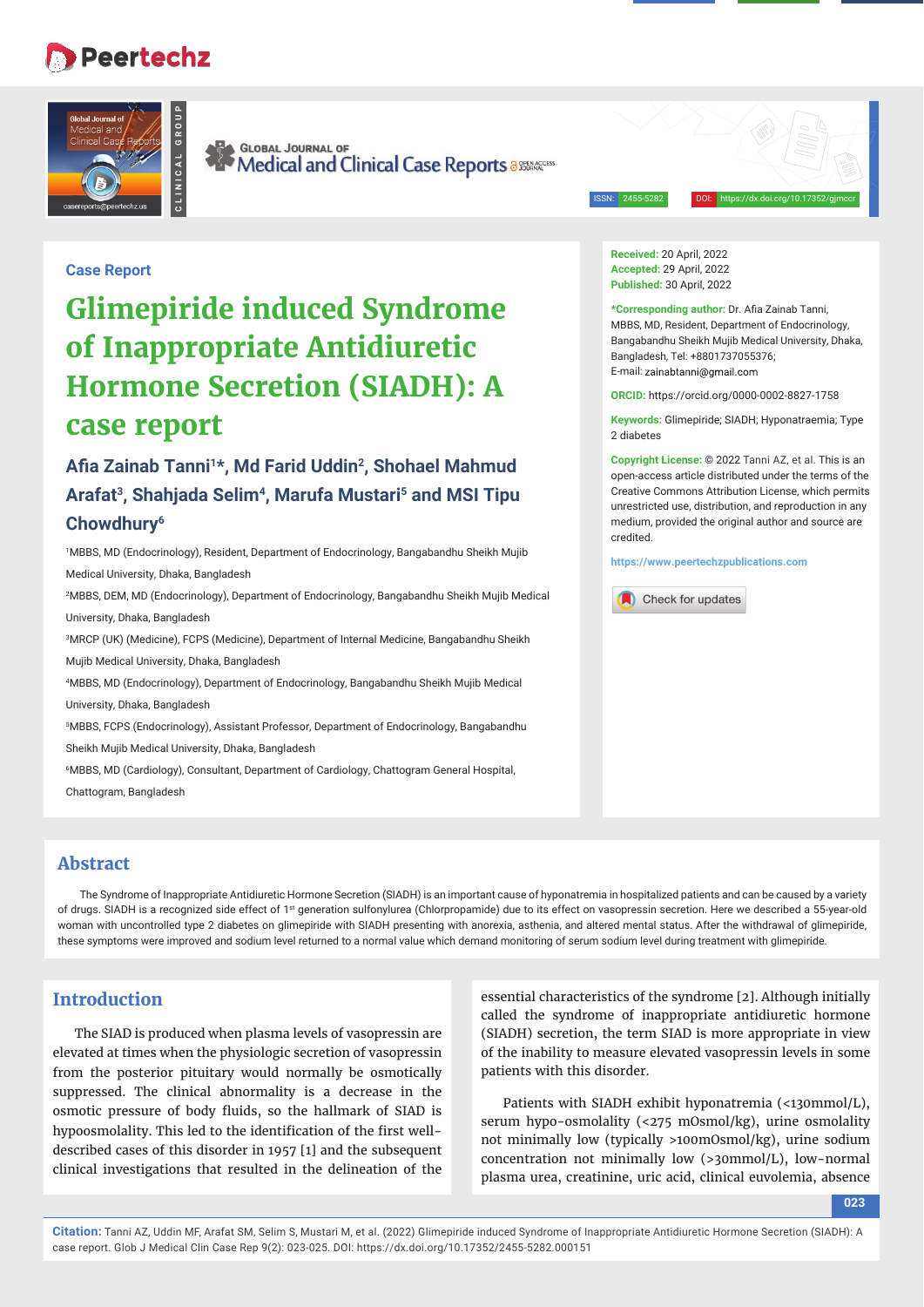of adrenal, thyroid, pituitary, renal insufficiency, no recent use of diuretics, exclusion of other causes of hyponatremia [3].

SIAD is the most common cause of euvolemic hypoosmolality and it is also the single most common cause of hypoosmolality of all etiologies encountered in clinical practice with prevalence rates from 20% to 40% among all hypoosmolar patients [4,5]. Many different types of tumors have been associated with SIAD, but bronchogenic carcinoma of the lung has been uniquely associated with SIAD since the first description of this disorder in 1957 [1]. Other common causes are pulmonary disorders (as tuberculosis, pneumonia, COPD, etc), disorders of the central nervous system (as for mass lesion, inflammatory disease, degenerative disease, etc), drugs, AIDS, senile atrophy, idiopathic [2]. It can be caused by a variety of drugs, mainly anticonvulsants, psychotropics, antidepressants, cytotoxics, oral hypoglycaemic agents, and opiates [3]. Glimepiride also has been reported to be associated with the SIADH [7,8].

Hyponatremia is often asymptomatic but can also be associated with a profound disturbance of cerebral function, manifesting as anorexia, nausea, vomiting, delirium, lethargy, seizures, coma related to the rate of onset rather than the severity of hyponatremia [3]. Recent studies have found that hyponatremia is independently associated with greater cognitive impairment and cognitive decline in an older population [9], and a retrospective study found that the hyponatremic patients had a 2.36-old higher hazard ratio of developing dementia. Thus the major clinical significance of chronic hyponatremia may lie in the increased morbidity and mortality associated with falls, fractures, neurocognitive impairments, and dementias in our older population as well as potential adverse effects not yet studied in humans [10].

#### **Case summary**

A 55-year-old woman attended our endocrinology outpatient clinic with generalized weakness, anorexia, nausea, and altered mental status. She was hypertensive on an amlodipine and olmesartan combination (5/20). History of diabetes for 10 years which was not well controlled with glimepiride 2mg tablet for last 3 months before which she was on linagliptine 5 mg tablet without any significant complaint. Fifteen days after starting glimepiride her symptoms started and patiently gave a history of recurrent hospital admission for recurrent hyponatremia for the last two and half months and she was treated accordingly. On examination, her blood pressure was 130/80mm of hg (no postural drop), pulse was 76 beats/minute. No clinical evidence of adrenal insufficiency, or hypothyroidism. There was no hypervolemic (subcutaneous edema) or hypovolemic (orthostatic hypotension, tachycardia, dehydration) features. There were no pointers of malignancy or chest disease. On admission serum sodium was 127mmol/ L(corrected), serum potassium 4.0, FBS 18mmol/l, HbA1c 10.1%, serum osmolarity 263mOsm/kg, urine osmolarity 460mOsm/ kg, urine sodium 322mmol/24 hrs, 24 hrs urine volume 2.8L, serum creatinine 0.5mg/dl, serum urea 2.1mmol/L, SGPT 13U/L, total cholesterol 131mg/dl, HDL 34mg/dl, LDL 66mg/ dl, TG 153mg/dl, FT4 1.21ng/dl, TSH 4.87μIU/ml, plasma ACTH 42.1pg/ml, basal cortisol 237.0ng/ml. Chest X-ray

and USG abdomen reports were normal. CT scan of the head shows mild cortical atrophy. The clinical, biochemical, and radiological data denied any central nervous system disorder, a pulmonary disorder, and renal insufficiency. Insulin was started by stopping glimepiride and fluid was restricted. The clinical symptoms and the serum sodium level improved after stopping glimepiride. She was diagnosed with SIADH induced by glimepiride. On the day of discharge, her serum sodium was 140.2mmol/L, serum potassium 3.22mmol/L, Fasting blood sugar was 8.7mmol/L, 2 hrs after breakfast blood sugar was 12.2mmol/L.

#### **Discussion**

The syndrome of inappropriate antidiuretic hormone secretion (SIADH) is a difficult clinical situation to conclude and a common cause of which comes to be drug-induced [11]. SIADH is a recognized side effect of  $1<sup>st</sup>$  generation sulfonylurea (Chlorpropamide) due to its effect on vasopressin release [12- 14].

Drug-induced SIADH is always a diagnosis of exclusion. The temporal relation of onset of SIADH and starting drug subsequently drug withdrawal and improvement of the condition suggests drug-induced SIADH. However, pituitary, adrenal, thyroid, CNS, chest diseases, and hypovolaemic and hypervolemic disorders should be excluded based on clinical features and laboratory investigations.

Hagen et al. reported in 1970 the first case in which sulphonylurea compounds (chlorpropamide and tolbutamide) induced SIADH [13]. Since then, other cases of first-generation sulphonylureas (chlorpropamide and tolbutamide) induced SIADH have been reported. The development of Chlorpropamide induced SIADH was considered due to potentiation of the action of ADH on renal tubules by increasing the sensitivity of adenylate cyclase to ADH [14]. Second-generation sulphonylurea (glimepiride) is reported to induce SIADH in many cases [7]. Interestingly, glibenclamide (a secondgeneration sulphonylurea) can be used to treat SIADH because this compound causes diuresis due to antagonism to the action of ADH [15]. The underlying mechanism of the glimepirideinduced SIADH observed in our present case may be glimepiride augments the peripheral (antidiuretic) action of ADH and/or increase the release of ADH [16].

### **Conclusion**

Glimepiride is a widely used oral diabetes medicine that is used together with diet and exercise to improve blood sugar control in people with type 2 diabetes. The serum sodium levels of patients receiving glimepiride should be monitored and clinicians need to consider hyponatremia observed in patients treated with this sulphonylurea as a possible case of glimepiride-induced SIADH.

### **Ethical consideration**

Written informed consent was taken from the patient for publishing the history and pictures. Utmost respect and sympathy were shown to the patient during treatment.

**024**

**Citation:** Tanni AZ, Uddin MF, Arafat SM, Selim S, Mustari M, et al. (2022) Glimepiride induced Syndrome of Inappropriate Antidiuretic Hormone Secretion (SIADH): A case report. Glob J Medical Clin Case Rep 9(2): 023-025. DOI: https://dx.doi.org/10.17352/2455-5282.000151